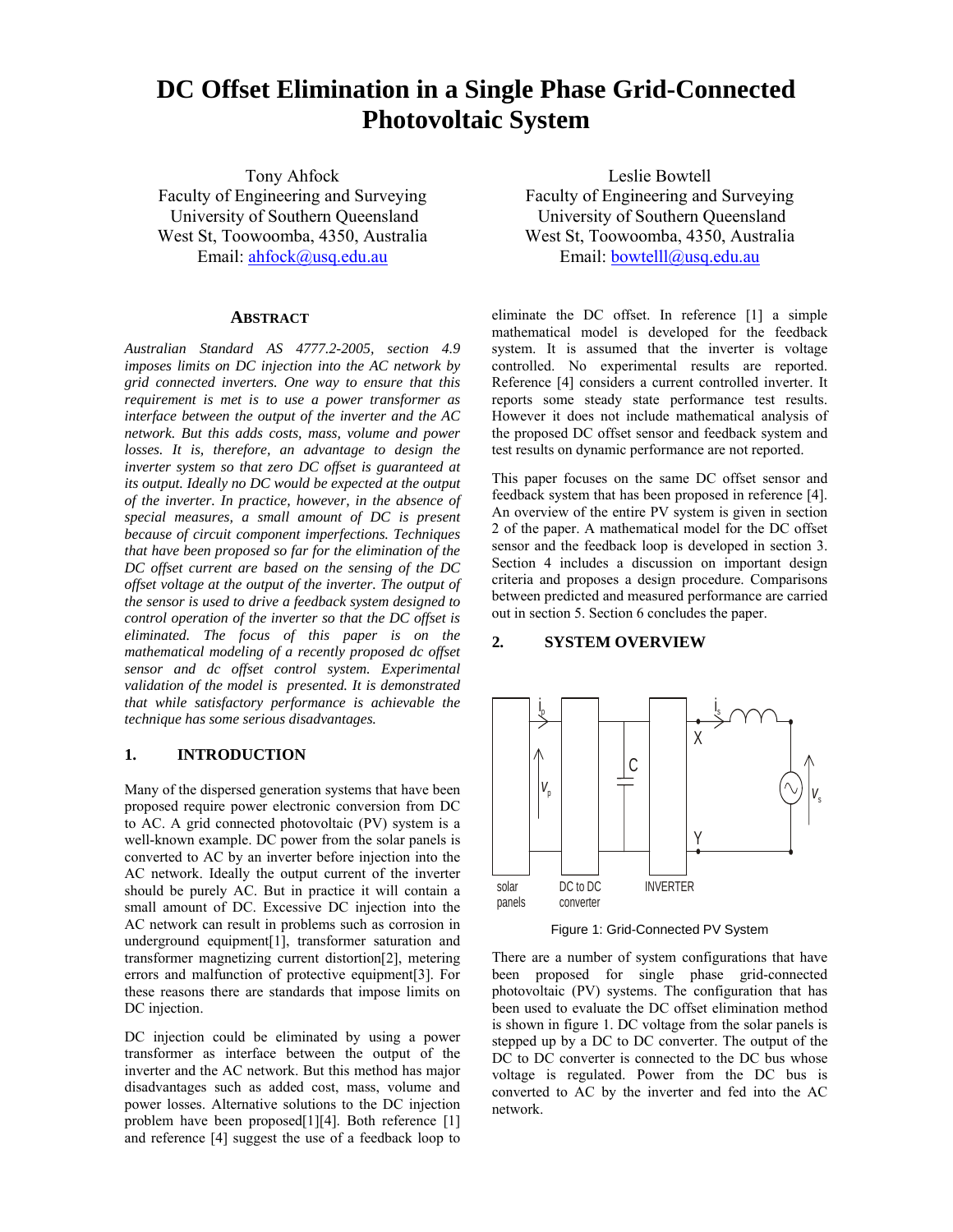

Figure 2: DC to DC Converter

The DC to DC converter, which is shown in figure 2, operates in current controlled mode. The current reference  $i_{pr}$  is determined by the maximum power tracker (figure 3). The maximum power tracking routine is invoked every few seconds. The routine is essentially a search for the value of  $i_{pr}$  that results in the maximum value of output power ( $v_p i_p$ ) from the solar panels. Once that value is found  $i_{pr}$  is kept constant for the next few seconds. Current error  $i_{pe}$  is the difference between actual solar panel current  $i_p$  and the current reference  $i_{nr}$ . Logic within the hysteretic current controller causes transistor T5 to change state if current error  $i_{ne}$  goes outside a relatively small tolerance band centred on zero. If  $i_{pe}$  is greater than the upper limit of the tolerance band then T5 is switched on. If  $i_{pe}$  is smaller than the lower limit of the band then T5 is switched off. While  $i_{pe}$  is within the band, the state of T5 is left unchanged.



Figure 3: Block Diagram of Maximum Power Tracker



 $K_h$  = Hall effect sensor constant =  $1$ V/A



The control strategy adopted for the DC bus voltage is represented in figure 4. Successful control of the DC bus voltage ensures balance between power output of the DC to DC converter and power injected into the AC network. A simple proportional controller with gain  $K_p$ is used. The DC bus voltage signal is attenuated by a factor  $K_d$  and filtered. At steady state the output of the proportional controller will be a constant value. This is multiplied by a sinusoidal signal which is in phase with the AC supply voltage  $v<sub>s</sub>$ . The output of the multiplier,  $K_h i_{sr}$ , is the current reference for the inverter. A rise in output power from the solar panels will cause the DC bus voltage  $v_{dc}$  to rise. This causes the error voltage at the input of the proportional controller to rise which in turn causes the inverter current reference signal  $K_h i_{sr}$  to rise. Thus the output current of the inverter goes up and more power is fed into the AC network. As expected, a rise in power output from the solar panels causes increased DC bus voltage steady state error.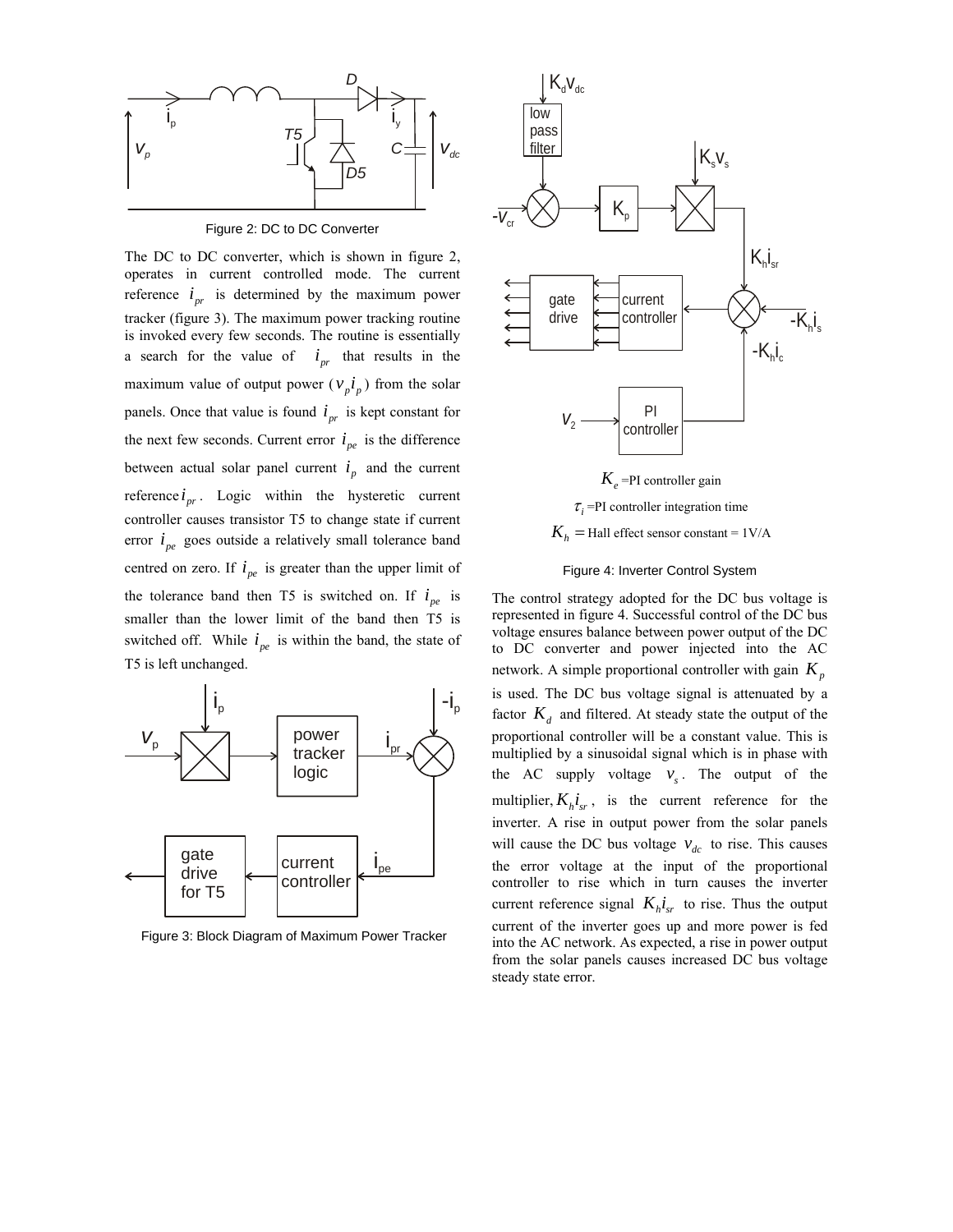

Figure 5: Inverter

Figure 4 also represents the current controller for the inverter which is shown in figure 5. The inverter is operated in unipolar mode and, since the current reference signal  $K_h i_{sr}$  is in phase with voltage  $v_s$ , it operates at unity power factor. Transistor T4 is kept on (T3 kept off) throughout the duration of the positive half cycle of  $v<sub>s</sub>$ . Similarly transistor T3 is kept on (T4 kept off) throughout the duration of the negative half cycle of  $v<sub>s</sub>$ . The hysteretic current controller operates in such a way that current  $i_s$  tracks  $i_{sr}$ . If the DC offset compensating signal  $K_h \dot{i}_c$  is ignored, the current error signal is given by  $K_h ( i_{sr} - i_s )$ . The current controller operates so as to ensure that the current error remains within a small tolerance band centred on zero. During the positive half cycle of  $v<sub>s</sub>$  the current controller pulse width modulates T1 and T2 is kept off. Similarly during the negative half cycle of  $v<sub>s</sub>$  the current controller pulse width modulates T2 and T1 is kept off. If, during the positive half cycle of  $v_s$ , the current error signal is greater than the upper limit of the tolerance band then T1 is switched on causing current  $i<sub>s</sub>$  to rise because  $v<sub>dc</sub>$  is always greater than  $|v_{s}|$ . If the current error signal is smaller than the lower limit of the tolerance band then T1 is switched off causing current  $i<sub>s</sub>$  to fall. When current  $i<sub>s</sub>$  falls, it does so through D2 under the influence of the source voltage  $v<sub>s</sub>$ . As long as the current error signal is within the tolerance band the current controller does not change the state of T1 or T2. Operation during the negative half cycle of  $v<sub>s</sub>$  is similar to what happens in the positive half cycle except T4, T1 and D2 respectively swap roles with T3, T2 and D1. In summary during the positive half cycle of  $v<sub>s</sub>$ , T4 conducts continuously, T1 carries current  $i<sub>s</sub>$  as it rises within its tolerance band and D2 carries current  $i<sub>s</sub>$  as it falls within its the band. During the negative half cycle T3 conducts continuously, T2 carries  $-i_s$  as it rises within its tolerance band and D1 carries  $-i_s$  as it falls within the band. Thus current  $i<sub>s</sub>$  closely tracks reference current  $i_{cr}$ .



L= winding inductance; M=mutual inductance= $K_c$ L

C<sub>2</sub>=filter capacitance;  $\tau_f = R_2 C_2$ 

#### Figure 6: DC Offset Sensor

The DC offset sensor being considered is shown in figure 6 and it is based on the same concepts as those suggested in reference [4]. The 1:1 mutually coupled inductor pair is bifilar wound to minimise leakage flux. The purpose of the mutually coupled inductor pair is to minimise the 50 Hz voltage component in  $v_2$ . If R<sub>1</sub> and leakage flux were equal to zero then  $v_2$  will not contain any 50 Hz component.  $R_1$  and leakage flux are both finite and there will be some 50 Hz component in  $v<sub>2</sub>$ . It is important to minimise that component because it interferes with operation of both the DC bus voltage controller and the inverter current controller. For example the 50 Hz part of voltage  $v_2$  may add a quadrature component to the reference current, which if it is large enough, can cause increased distortion in current  $i<sub>s</sub>$  since the inverter operates satisfactorily only when  $i<sub>s</sub>$  is practically in phase with  $v<sub>s</sub>$ .

#### **3. MATHEMATICAL MODEL**

$$
\begin{pmatrix}\nsL+R_1 & sM & K & -K \\
sM & sL+R_2 & K+1 & -K \\
0 & -1 & sC_2 & 0 \\
0 & 0 & 1 & s\tau_i\n\end{pmatrix}\n\begin{pmatrix}\nI_1 \\
I_2 \\
V_2 \\
V_1\n\end{pmatrix} =\n\begin{pmatrix}\nV_s + I_0 R \\
V_s + I_0 R \\
0 \\
0 \\
\tau_i\nu(0)\n\end{pmatrix} (1)
$$

Equation 1 is a state space representation of the DC offset control system. The symbols are defined in figure 4, figure 5, in the appendix and within this section. Upper case symbols used for currents and voltages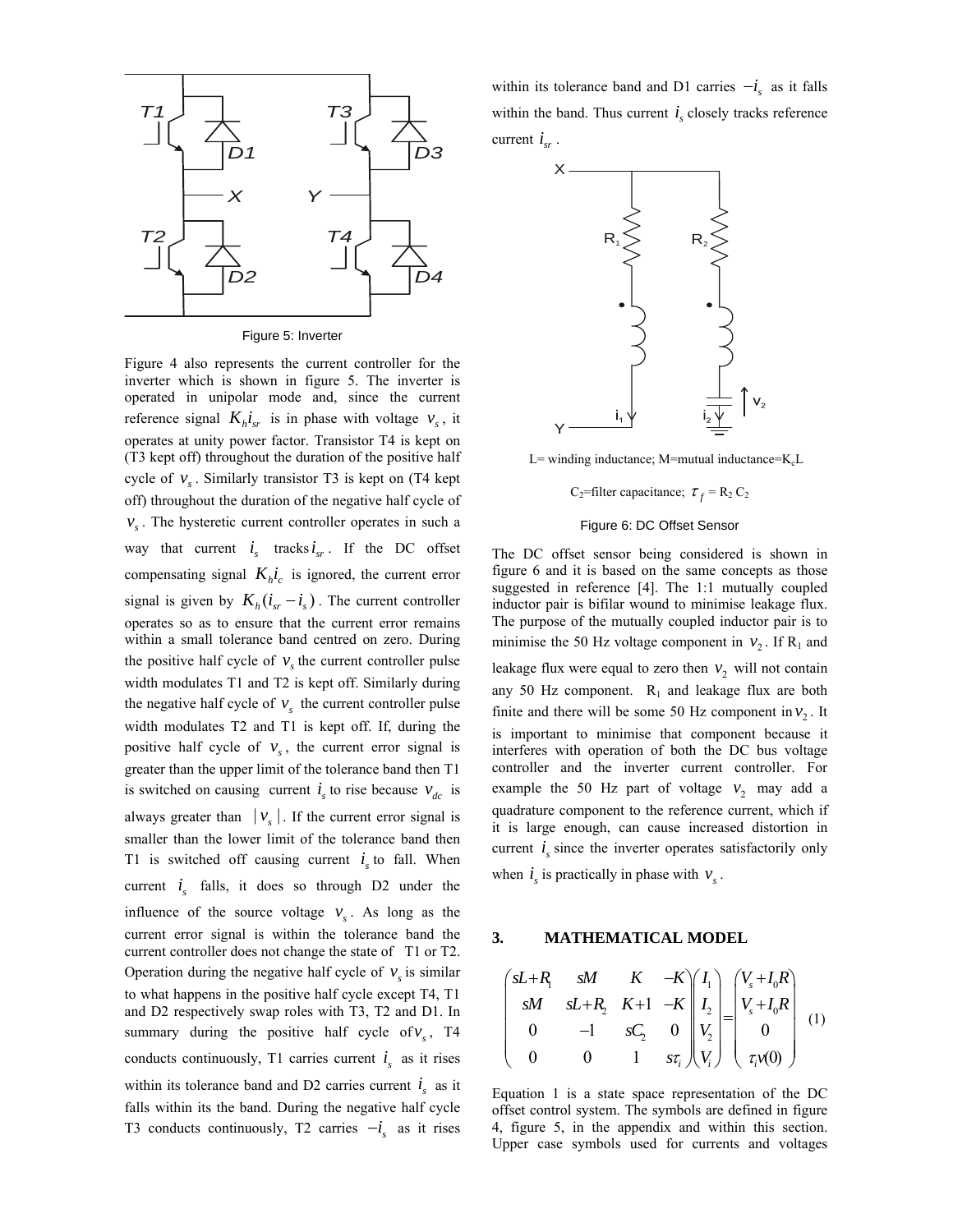represent the Laplace transforms of  $i_1$ ,  $i_2$ ,  $v_2$ ,  $i_0$ ,  $v_s$  and  $v_i$ . It has been assumed that the current controlled inverter is effectively a unity gain amplifier. In other words output current  $i<sub>s</sub>$  instantaneously follows the effective current reference which is equal to  $(i_{cr} - i_c)$ . The voltage at the output terminals of the inverter has been approximated as  $v_s + (i_0 - i_c)R$ , where *R* is the resistance experienced by  $i<sub>s</sub>$  as it flows from X to Y (figure 1). Current  $(i_0 - i_c)$  is the offset component of current  $i_{s}$ . It is assumed that all the 50Hz voltage drop due to  $i_s$  is included in  $v_s$ . Since the 50Hz voltage drop due to  $i_s$  is small, a good approximation for  $v_s$  is the supply voltage. Offset current  $i_0$  is due to circuit component imperfections. With the DC offset controller operating, a compensating current  $i_c$  is generated which, at steady state, ideally cancels  $i_0$ . The mathematical model ignores any possible interactions with other control loops in the system. Any possibility of interaction with the maximum power tracker would be through the DC bus bulk storage capacitor voltage  $v_{dc}$ . But operation of the maximum power tracker is unaffected by changes in  $v_{dc}$ . Therefore the assumption of no interaction between the DC offset controller and the maximum power tracker is justified. It can also be argued that there is very little interaction between the operation of DC offset control loop and the DC bus voltage control loop. The fundamental reason behind this is that the DC bus voltage control loop is driven by the imbalance between DC power from the DC bus and AC power injected into the AC network and that the action of the DC offset controller has practically no effect on that power balance. That is except for resistive losses, there is no active power associated with the injection of a DC offset current into the AC network. Moreover, the resistive losses are, in practice, very small. The reduction or elimination of DC offset current in  $i<sub>s</sub>$  will therefore cause only minor reactions from the DC bus voltage control loop which will result in very slight increases in reference current  $i_{sr}$ . Thus while there is a slight effect on the DC bus voltage control loop by the DC offset controller, the latter is not affected by the former. The assumption of no interaction between the DC offset controller and the DC bus voltage control loop is therefore justified. The model represented by equation 1 can be used for both dynamic and steady state analysis. The two steady state issues that are most relevant are the steady-state behaviour of  $(i_0 - i_c)$  and the 50 Hz component in  $v_2$ . Because of the integral action of the PI controller, it can be deduced that if at steady state  $i_0$  is constant or slowly changing then  $(i_0 - i_c)$  will be zero. The 50 Hz component in  $v_2$  gives

rise to a 50 Hz component in  $K_h i_c$  which must be minimised because of its adverse effect on the operation of the inverter. Equation 2 is a transfer function that has been derived from equation 1 and it can be used to evaluate the 50 Hz component of  $K_h i_c$ .

$$
K_{h}I_{c} = \frac{K_{e}[\tau_{p}\tau_{i}(1-K_{c})s^{2} + \tau_{i}s + \tau_{p}(1-K_{c})s + 1]V_{s}}{b_{4}s^{4} + b_{3}s^{3} + b_{2}s^{2} + b_{1}s^{1} + b_{0}}
$$
 (2)

where  $s = j100\pi$  rad/s

and  $V_s$  = rms value of AC supply voltage.

Aspects of dynamic performance that are of prime interest are stability and turn-on transients. At turn-on all control and gate drive circuits are energised and allowed to stabilise before inverter operation is enabled. This means that unless special measures are implemented, when the inverter starts to operate the output of the PI controller is not necessarily zero. In the worst case the PI controller output could be at its designed saturation limit. This means that turn on transients can be partly due to the initial integrator capacitor voltage  $v_i(0)$ . Equation 3 is a transfer function that has been derived from equation 1 and it allows the effect of  $v_i(0)$  on the transient response of the compensating current to be determined.

$$
K_h I_c = \frac{(f_3 s^3 + f_2 s^2 + f_1 s + 1)\tau_i K_e v_i(0)}{b_4 s^4 + b_3 s^3 + b_2 s^2 + b_1 s + b_0}
$$
(3)

Current  $i_0$  will also cause a transient component in the compensating current  $i_c$ . Equation 4 allows this transient component to be determined.

$$
K_{h}I_{c} = \frac{[\tau_{i}\tau_{p}(1-K_{c})s^{2} + \tau_{i}s + \tau_{p}(1-K_{c})s + 1]K_{e}R I_{0}}{(b_{4}s^{4} + b_{3}s^{3} + b_{2}s^{2} + b_{1}s + b_{0})}
$$
(4)

Stability assessment can be carried out by applying the Hurwitz criterion to the system's characteristic equation which is the denominator of equation 3 or 4. Since  $K_c$ is very close to 1, the system can be reduced to third order. Also as will be shown in the next section  $R_1/R_2$ is much smaller than 1. Therefore the following must be satisfied in order to guarantee stability.

$$
\tau_i > \frac{\tau_f \tau_p K}{(\tau_f + \tau_p)(K+1)}
$$
\n<sup>(5)</sup>

#### **4. DC OFSET CONTROLLER DESIGN**

The mathematical model presented in section 3 was used to help with the design and evaluation of a DC offset controller based on the proposed DC offset sensor. For maximum effectiveness of the mutually coupled inductor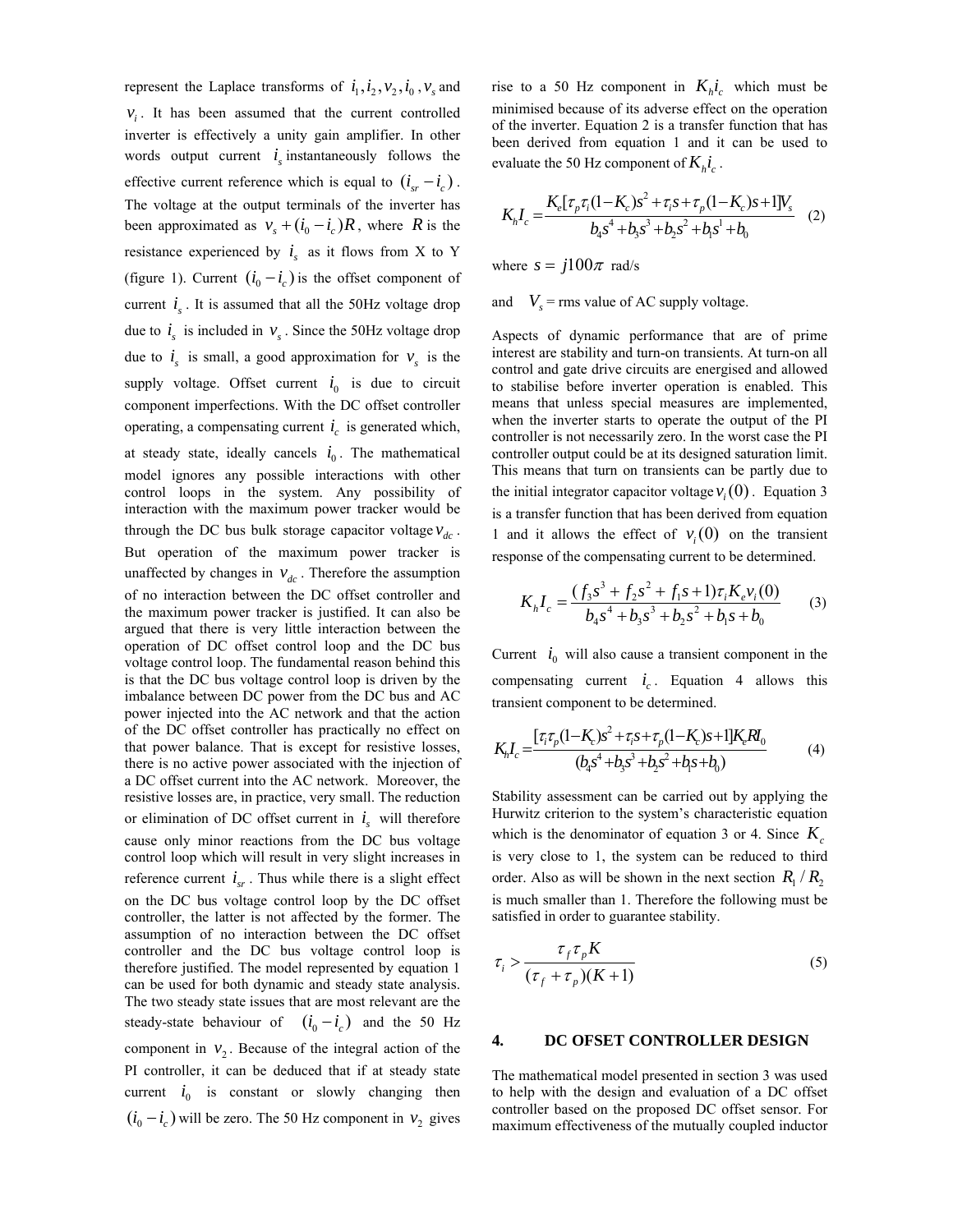pair,  $K_c$  must be close to 1 and  $\tau_p$  must be large. Bifilar winding of the inductor pair maximises  $K_c$ . Larger values of  $\tau_p$  can be achieved by using a core with large cross-sectional area and copper winding window area. If  $K_c$  is close to 1 (> 0.97), loop gain K is small and  $s = j100\pi$ , it can be shown by using equation 2 that:

$$
K_h I_c \approx \frac{-K_e V_s}{(100\pi)^2 \tau_p \tau_f} \tag{6}
$$

The following were the design steps:

- (a) An available core, with cross-sectional area 50mmx30mm was used for the mutually coupled inductor pair. The core window was filled with two identical windings. The number of turns was chosen such that each can support voltage  $v<sub>s</sub>$  without saturating the core. A value of about 0.5 second was achieved for  $\tau_p$ . The winding resistance was approximately 2.0  $\Omega$ .
- (b) Equation 6 was used to deduce  $\tau_f$ . The PI controller gain  $K_e$  was chosen to be 1. Supply voltage  $V<sub>s</sub>$  was taken to be 230V and a value of 10mV was used for  $K_h I_c$ . This was considered reasonable since, given that the Hall Effect sensor constant  $K_h$  is equal to 1V/A, the 10mV contributes to an equivalent of 10 mA of 50Hz to the inverter current controller reference. This has negligible effect on the DC bus voltage controller because the controller is designed for a rated current of 4.5A. Also the phase shift between the 10mV signal and voltage  $v<sub>s</sub>$  is almost 180 degrees which means that the troublesome reactive component is negligible. Based on the above considerations equation 6 returned a value of 0.22 second for  $\tau_f$ . A 220kΩ resistor and 2x0.47uF capacitors were used for practical realization.
- (c) To ensure sufficient damping, it was decided to make  $\tau_i$  equal to twice the value that results in marginal stability of the system. To come up with the desired value of  $\tau_i$ , an estimate of resistance *R* was required. Resistance *R* consists of two series connected parts. One part is external to the AC network and is essentially the resistance of the current ripple filter inductor shown in figure 1. The other part is the Thevenin resistance looking back into the AC supply terminals. A value for the first part of *R* is easily determined. It is not easy to determine a value for the second part. However, a reasonable upper limit for that part may be

arrived at from knowledge of the AC supply characteristics such as supply capacity, voltage regulation, X/R ratio and fault level. According to inequality 5, the use of an upper limit for *R* leads to higher values for  $\tau_i$ . This is a conservative approach because a higher value of  $\tau_i$  implies a more stable system. Based on the above considerations a value of 0.12 second was arrived at for  $\tau_i$ .

There is some flexibility in the choice of the PI controller proportional gain  $K_e$ . However for the same sensor performance (governed by equation 6) and the same dynamic performance, lower values of  $K_e$  results in lower values of  $\tau_i$  and  $\tau_f$  which means smaller capacitors are needed for practical implementation. But an excessively low value of  $K_e$  may lead to implementation problems for the PI controller. A value of 0.5 was considered to be a reasonable compromise.

#### **5. TEST RESULTS**

Without the DC offset controller and with  $I_s$  equal to 1A, the measured DC offset current was 30mA. With the DC offset controller in operation, the measured DC offset current was less than 2mA. In theory this should have been zero. The non-zero value is most likely due to integrator imperfections. Figure 7 is a plot of the measured behaviour of the compensating current  $i_c$  as result of inverter turn-on. Prior to the start of inverter operation the DC offset controller was operating , but effectively in open loop. Because of that, at the start of inverter operation, the PI controller's output was saturated at the chosen limit which was set to about 0.5V. This limit represents the maximum available DC offset compensating current. There is good agreement between between the measured response of figure 7 and the theoretical response shown in figure 8 which is based on equations 3 and 4. The steady state value of the response is non-zero because a compensating signal is generated by the controller to cancel the DC offset observed on open loop. The settling time is of the order of 7 seconds. The fundamental reasons for this relatively

slow response are the large values of  $\tau_p$  and  $\tau_f$  and the

small value of loop gain  $K$ . The slow rate of response is not considered to be a serious problem because once the inverter is operational any disturbance that requires a response from the DC offset controller is unlikely to be fast changing. It was found that if the inductor connected to terminals X and Y (figure 1) is connected directly across the AC supply terminals, the settling time is greatly improved (figure 8). The reason for this is the effective cancellation of the open loop pole located at  $-1/\tau_p$ , which is a major reason for the slow response.